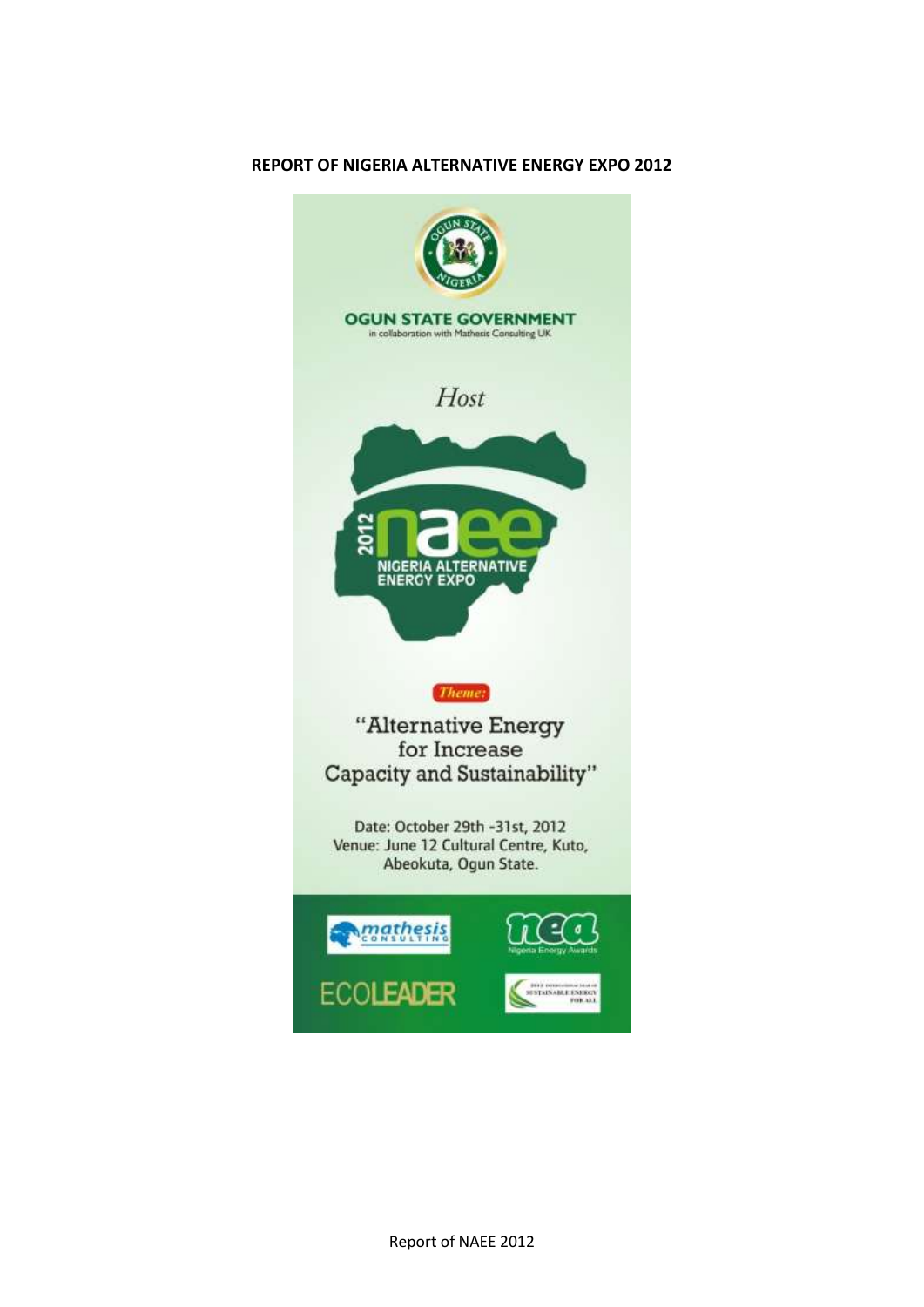# **EXECUTIVE SUMMARY OF NAEE 2012**

The 2012 NAE Expo was hosted by the Ogun State Government, otherwise known as the "Gateway State"120 kilometers north of Lagos Metropolis. More than 25 corporate organisations, the neighbouring Lagos State Government and Federal Nigeria Ministerial Departments including the National Office for Technology Acquisition and Promotion, (NOTAP) Renewable Energy Division of Nigeria National Petroleum Corporation NNPC, Energy Commission of Nigeria as well as the Bank of Industry. Built around the theme "Alternative energy for increase capacity and sustainability,"

The June 12 Cultural Centre in Abeokuta, the State Capital was refurbished for this purpose and was agog before the State Governor, Senator Ibinkunle Amosun declared the events open on 29th and lasted till 31st October, 2012. Guests were entertained by the state's cultural troupe.

The Nigerian Alternative Energy Consortium, a global energy advocacy stakeholders' forum packaged by Mathesis Consulting, UK, the PAX SA Limited, jointly mobilised by the Ogun State Government and African Sustainable Energy Alternative, (AFSEA) South Africa Alternative Energy Association (SAAEA) which provided the successful hosting of this year's edition. It showcased Nigeria's economy, know-how and enthusiasm for resilience base on the wind of knowledge.

On the 2013 edition to be hosted in Lagos stakeholders has urged clients to take advantage of the biggest Alternative Energy event in West Africa by booking early.

#### **Event Attraction**

Nigeria Alternative Energy Expo is West Africa's largest and most holistic Alternative energy business event: an exhibition, strategic conference and Seminar presentation of quality working papers by both academics and industry experts which showcased innovation, expertise and solutions in seven theme areas thus:

- i. The Solar Show
- ii. Wind Power World
- iii. Clean Technology World
- iv. IPP and Co- Generation Show
- v. Bio Energy World
- vi. Waste to Energy
- vii. Nigeria Eco Awards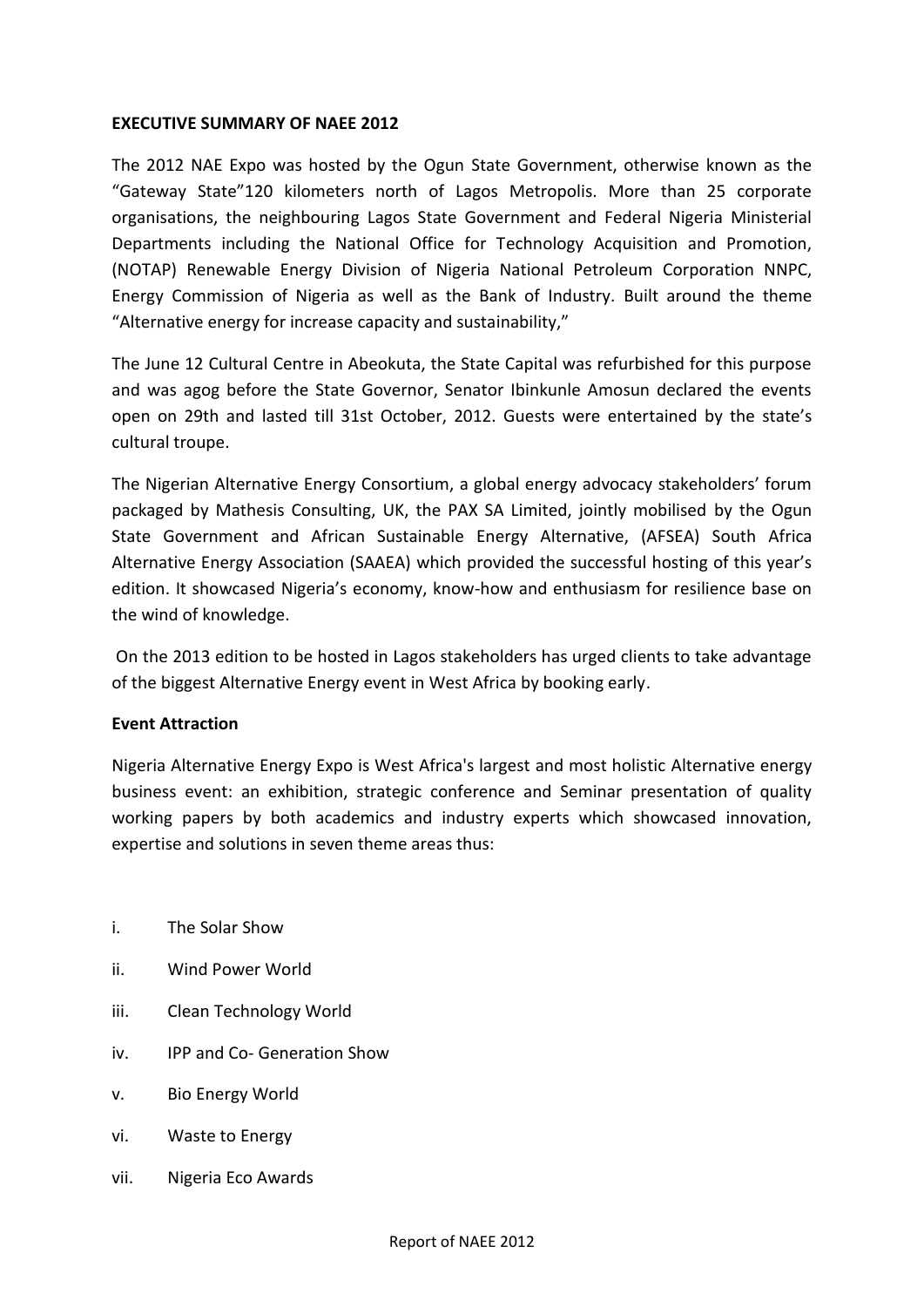

*Executive Gov. Amosun arrives*



*Gov. Amosun reads his Welcome Address*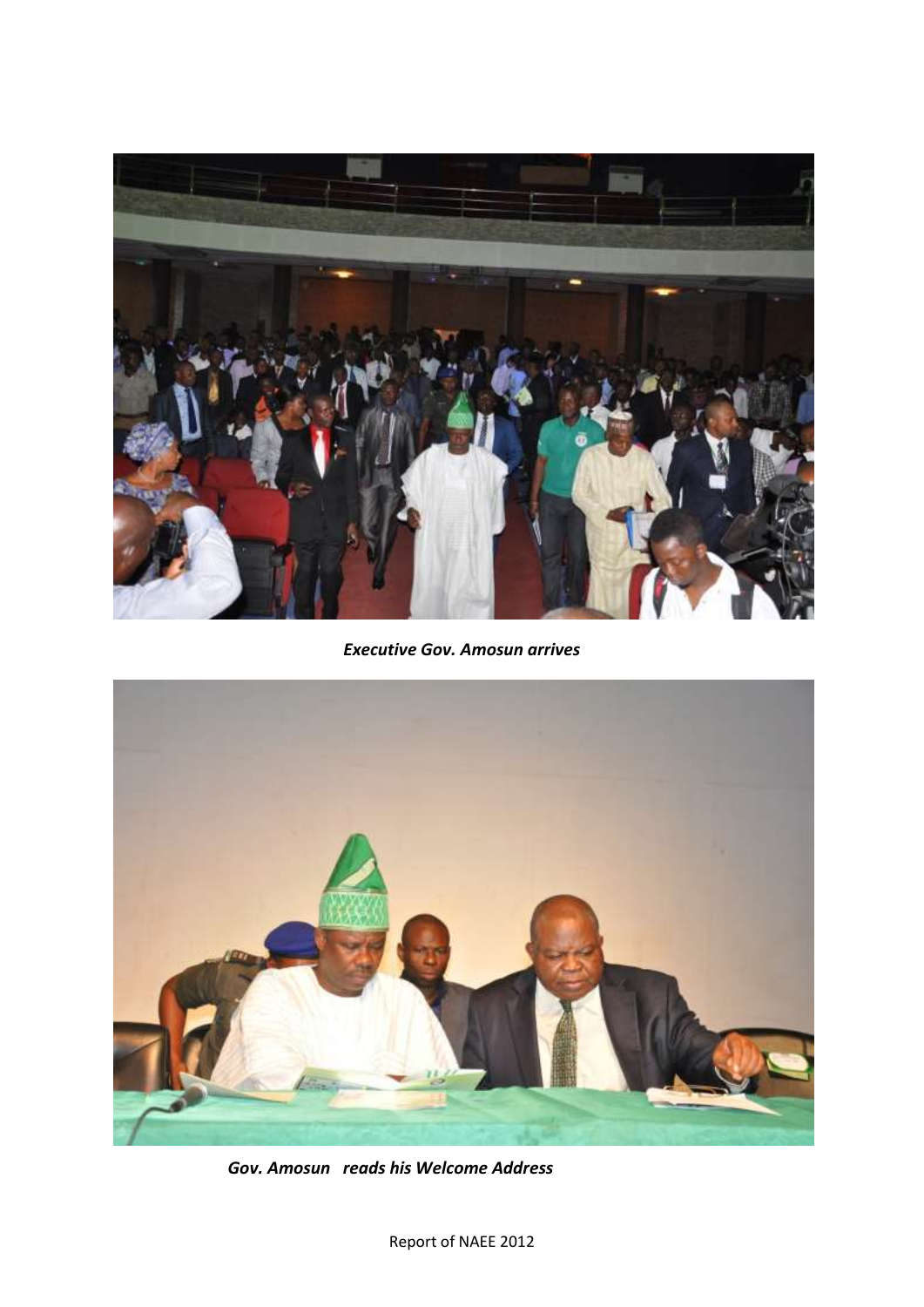

*Scene at Bank of Industry/UNDP Access to Renewable Energy Progamme Stand*



*Governor Amosun and Cabinet Representatives at the Opening Ceremony*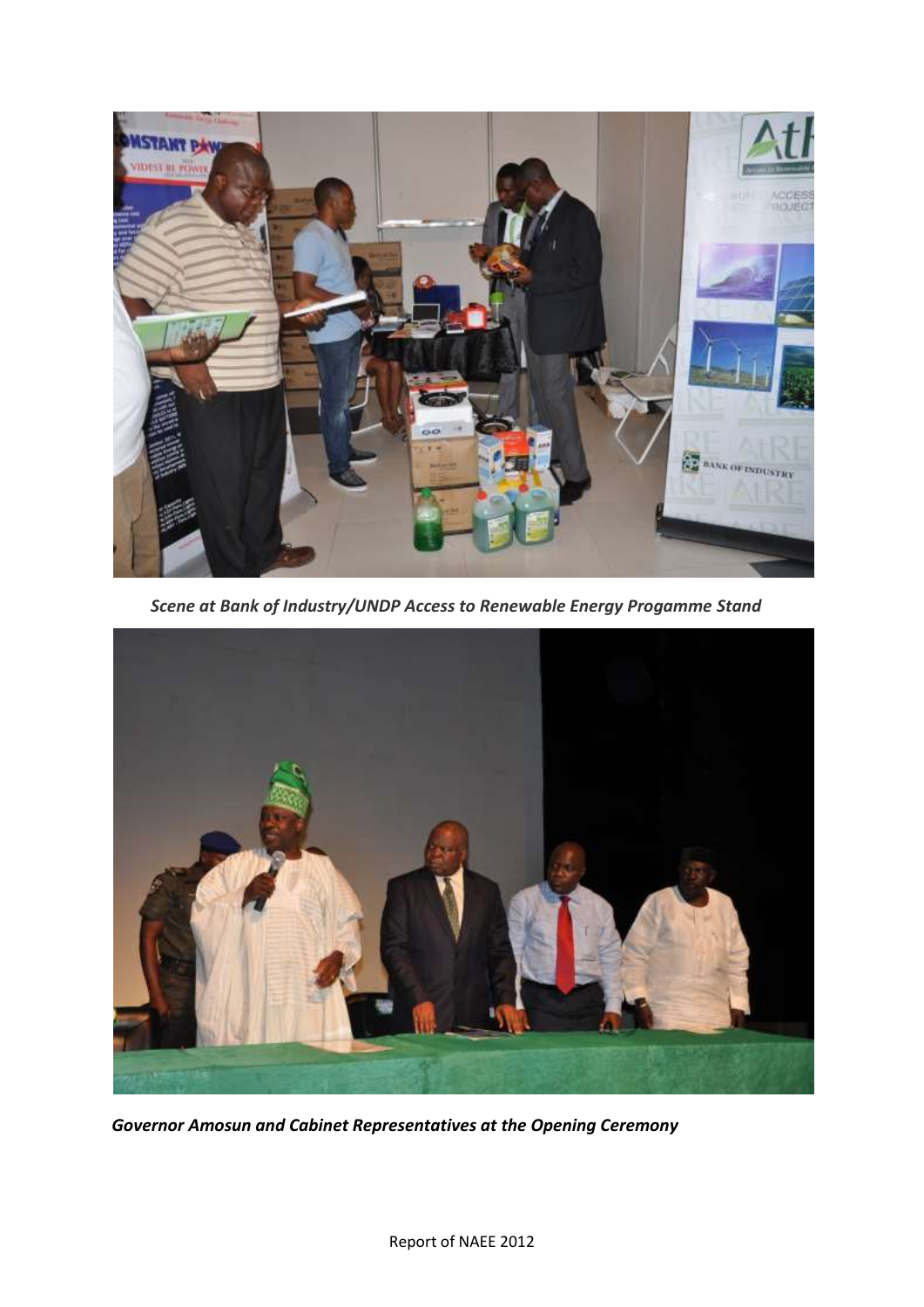

*South African Delegates listen to Welcome Address by Gov. Amosun*



*Governor Amosun cuts the tape at the Opening Ceremony*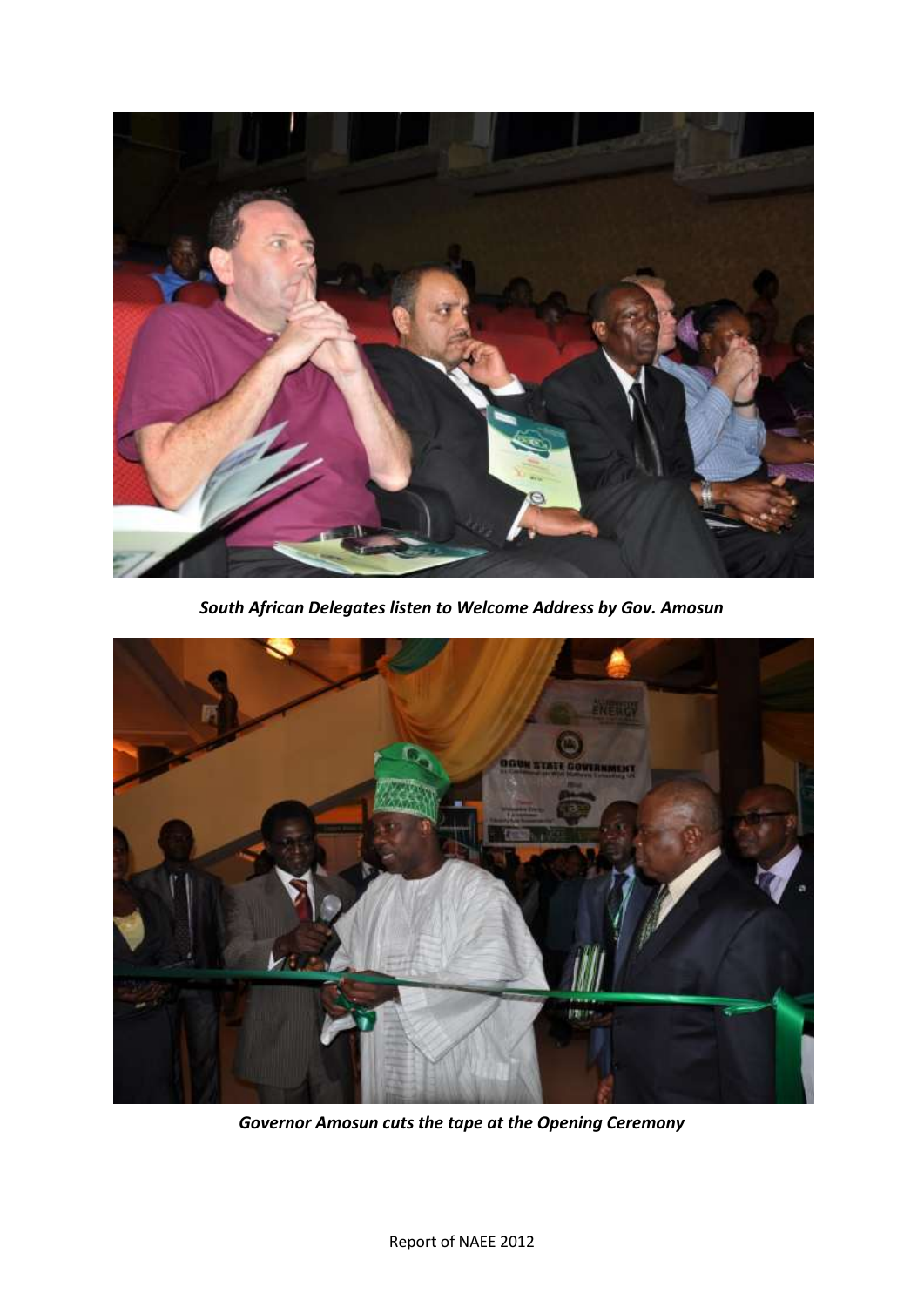

*Governor Ibikunle Amosun welcomes exhibitors and SA delegates*



*Activities at the Registration Desk*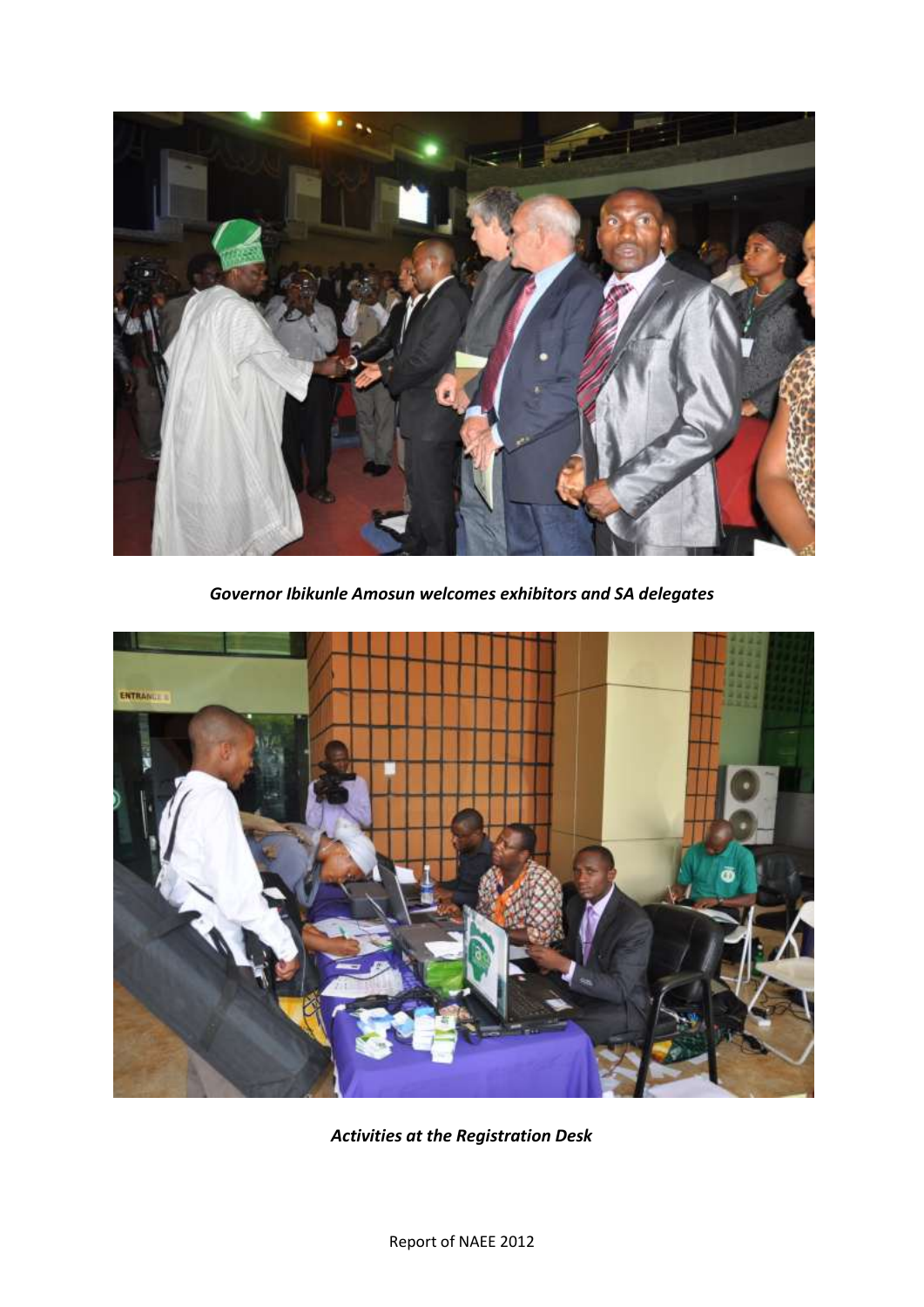

*Exhibitors at the South African Centre for Export Development Desk*

The conference was a world-class three -day plenary sessions followed by a courtesy visit to the Governor Amosun at the Government House who interacted exclusively with all the exhibitors on one-on-one basis as a way of finding energy solutions with a view of tackling all projects and energy challenges in the region. He intimated delegates that after the energy audit which their expertise would be called to bear, there would the signing of Memoranda of Understanding with various groups who would be development partners in the state.

The events were covered livered by the DSTV's Click Business in Africa focusing on everything in power related, dialogues giving delegates insight on where the industry stands at the moment. Participants were able to assess existing and new technology based projects are going as well as opportunities on the horizon. At the forthcoming audit sponsored by the Bank of Industry and facilitated by the National Energy Regulatory Commission and the Council for Renewable Energy of Nigeria, (CREN).

Sessions will cover the following:

Solar technology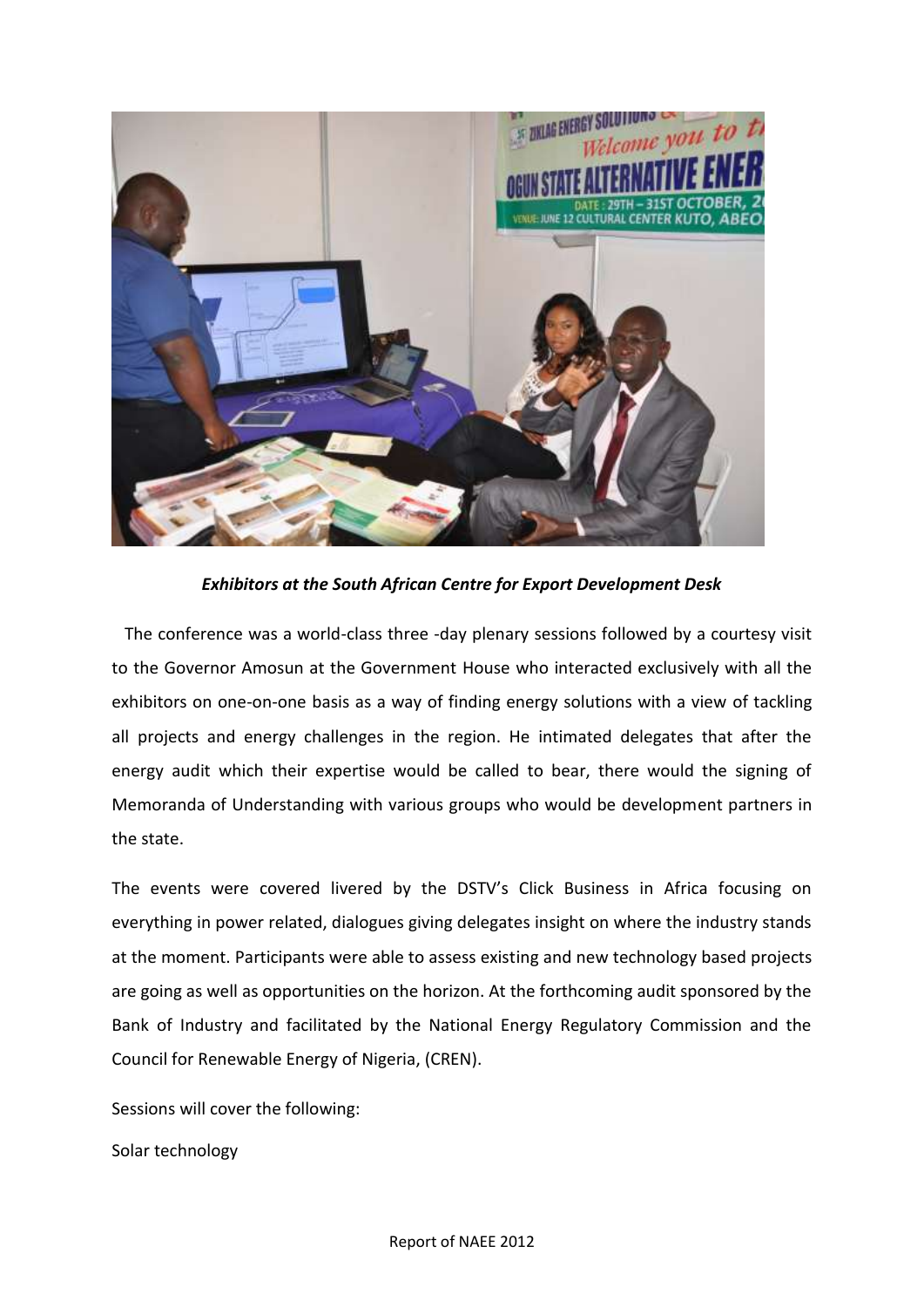Wind power Off grid technology Energy efficiency Renewable Energy projects and solutions Smart Transmission and &Distribution Independent Power Providers Finance Carbon Opportunities Retrofit Green building solutions Client Relationship Management and revenue management Innovative Products and Networking Opportunities

# **Fast Facts**

This will help in contributing towards actualising the United Nations Millennium Development Goals, MDGs.



 *Solar Energy for home utilities promoted by the Bank of Industry*

Report of NAEE 2012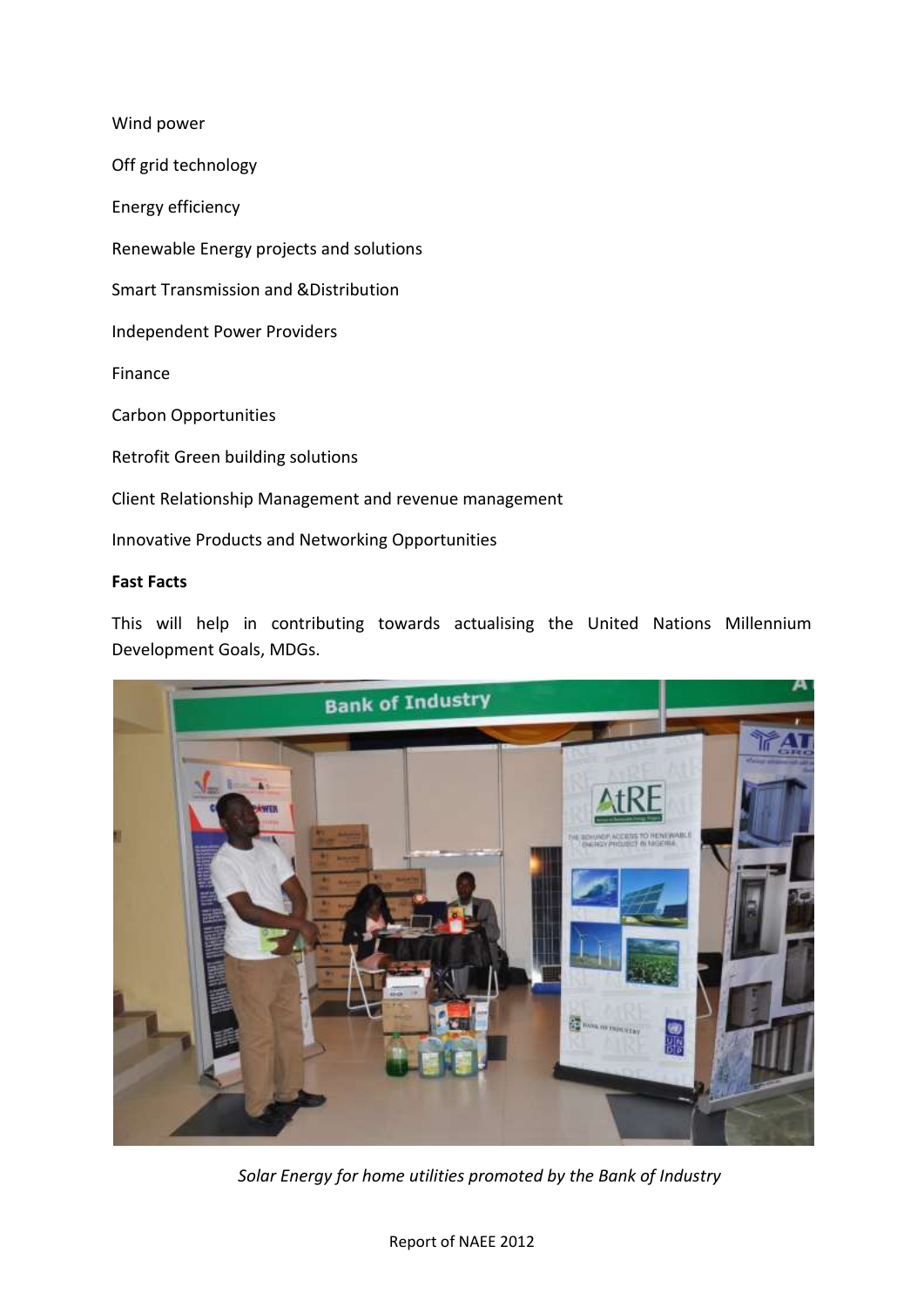# **Power and Energy Mission and Goal**

There have been constant calls by energy consumers and other stakeholders for improvement in the situation as they believe the quickest way to energise the nation's comatose economy is the adoption of renewable power delivery.

According the Special Adviser to Ogun State Governor on Energy, Chief Taiwo Fagbemi articulated the objectives of the hosting the exhibitions thus:

- $\checkmark$  To create the awareness of all stakeholders of the need to focus on adequate and affordable power supply from renewable resources
- $\checkmark$  To promote and utilise renewable energy delivery and create economic empowerment and transformation in the life of the rural and urban population in terms of employment creation, infrastructure in education, health and transportation services
- $\checkmark$  To assess available energy technologies being showcased and choose to partner with in line with the credible partnership options the governor is providing through a variety of incentives.
- $\checkmark$  Undertake energy audit of the state with the experts in collaboration with the Energy Regulation Commission and identify the various energy needs of the predominantly rural communities dependent on agrarian economy in the state's 20 Local Government Areas and determine the most efficient ways of meeting such demands.
- $\checkmark$  Determine how the state could meet its shortfall from current meagre 30 to 40 MW from the national grid to augment to its target of 1,000MW to meet economic expansion.
- $\checkmark$  To interact with the foreign investors and assess their various options in energy solutions and they could contribute in the development of the state.
- $\checkmark$  To bridge the gap between investors and renewable energy project development in Ogun state and Nigeria as a whole while presenting the state as a fertile investment environment ready for business.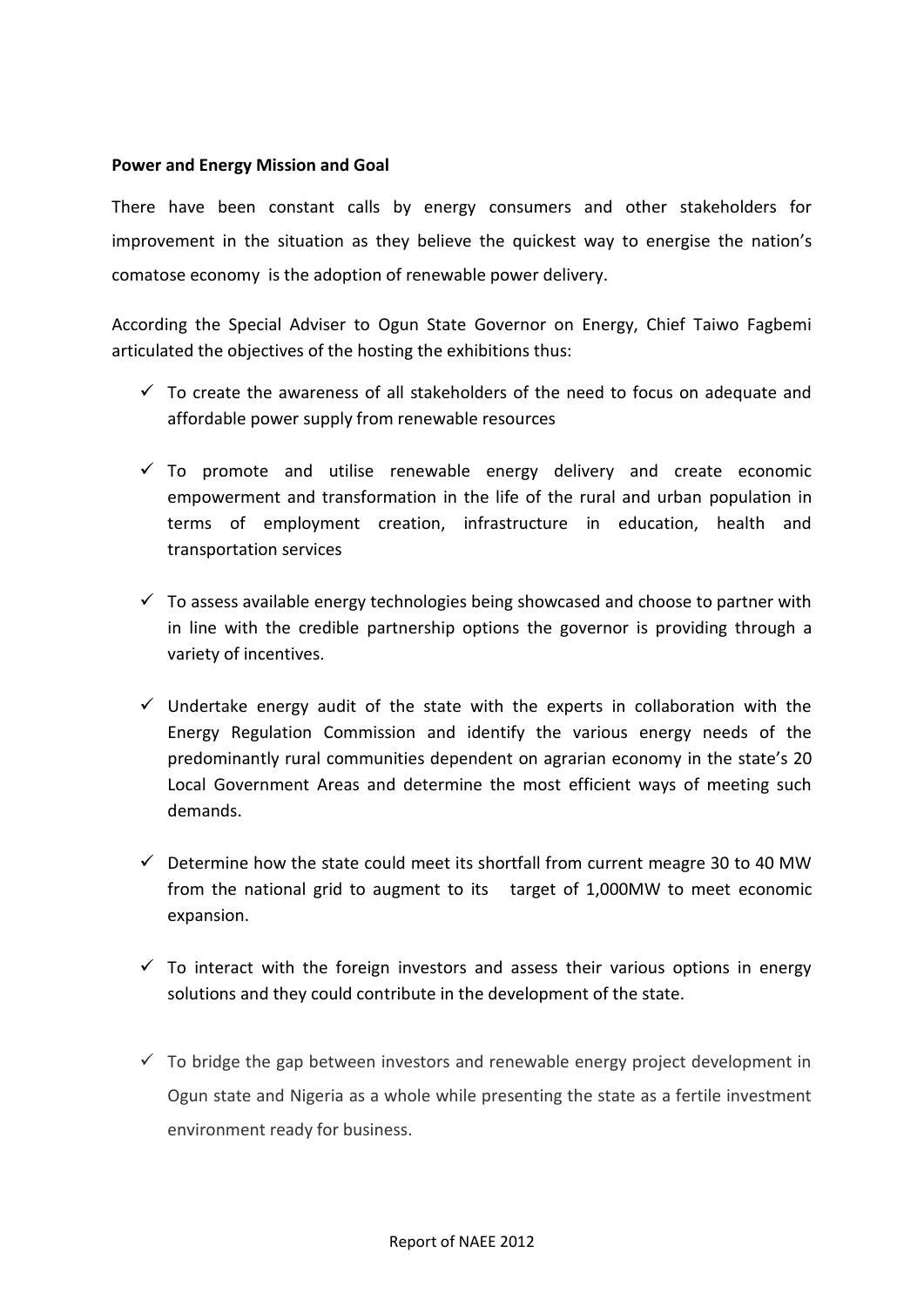

*South African Delegates rise to applaud Governor Amosun after his Address*



*Taiwo Fagbemi speaks to Press*

**Other objectives:**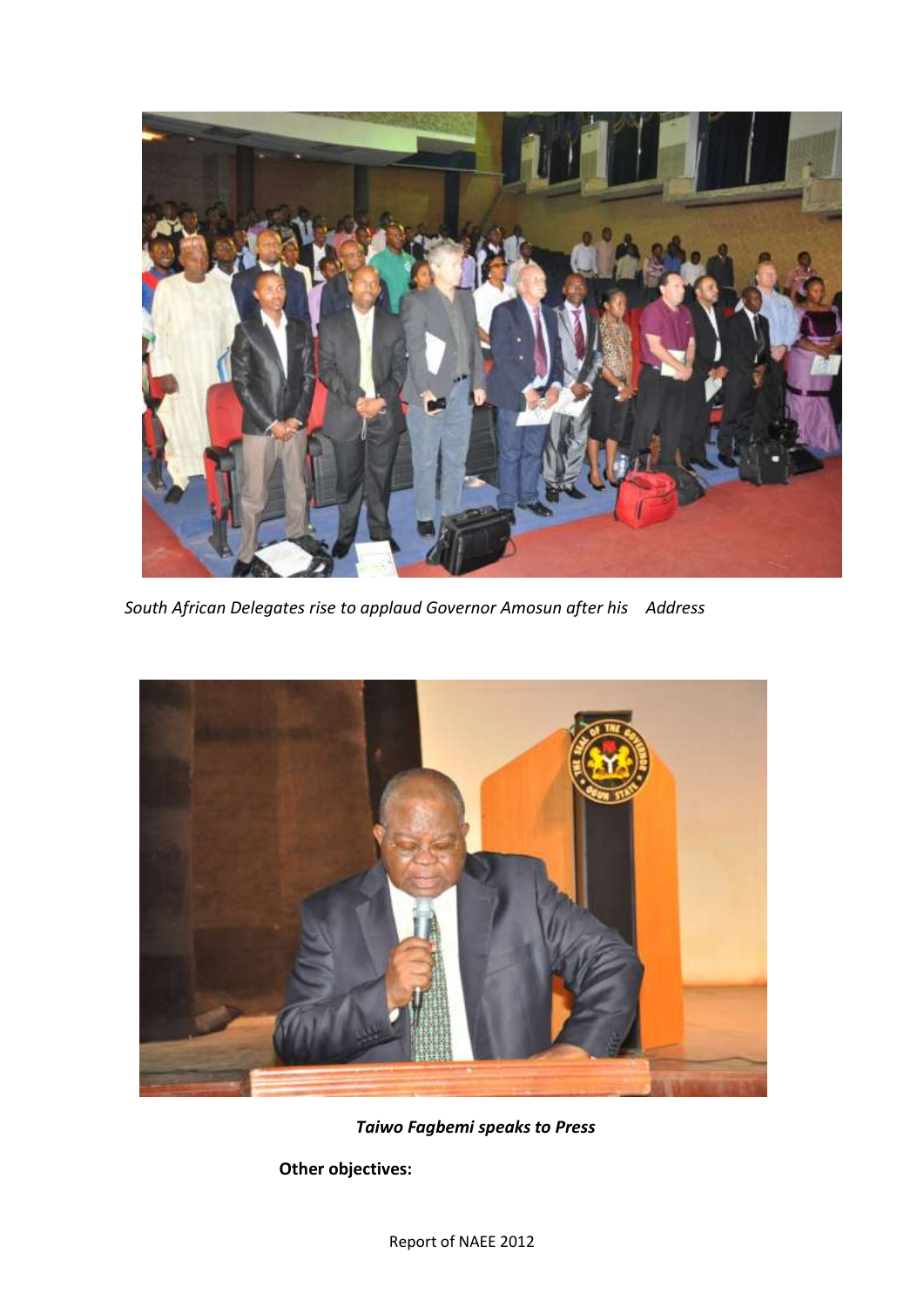- $\triangleright$  Creating platform for all stake holders to network and transfer knowledge and skills.
- $\triangleright$  Raise awareness and educate the public about climate change in Nigeria and Ogun state in particular and specifically to highlight cardinal point initiatives in the area of rural and infrastructural development and generational goal.
- $\triangleright$  To showcase both local and international initiative at the forefront of renewable energy technology and climate change resilience.
- $\triangleright$  To create a platform for private organizations, government and Non Governmental Organizations to showcase alternative Energy solutions and climate change initiatives and technologies.

Investment and development operators, developers, government and investors had concurrent meeting opportunities with the Council for Renewable Energy of Nigeria (CREN) on a host of topics across the sector including the latest IPP legislation implications. With top speakers from the coalface of the industry, this event is the intelligent energy practitioner's guide to the pulse of a growing and dynamic sector. The leader of the South African Delegation, Alwyn Smith delivered a stimulating paper on sustainable renewable energy options while the editor of African Sustainable Energy Magazine, Emmanuel Onyejeose spoke on the desire of corporate Nigeria for private sector energy driven economy. Conference explored opportunities, challenges and advances in the energy industries from South Africa.

#### **Full list of Exhibitors at Nigeria Alternative Energy Expo 2012**

1. Southern Africa Alternative Energy Association

www.saaea.org

Industry leaders in Africa focusing on Renewable Energy - Solar, Wind, Biomass, Biogas, Bio-fuels and Wave/Tidal, etc.

2. Grundfos Company

Based in Denmark, China, USA & Germany, RSA

www.grundfos.com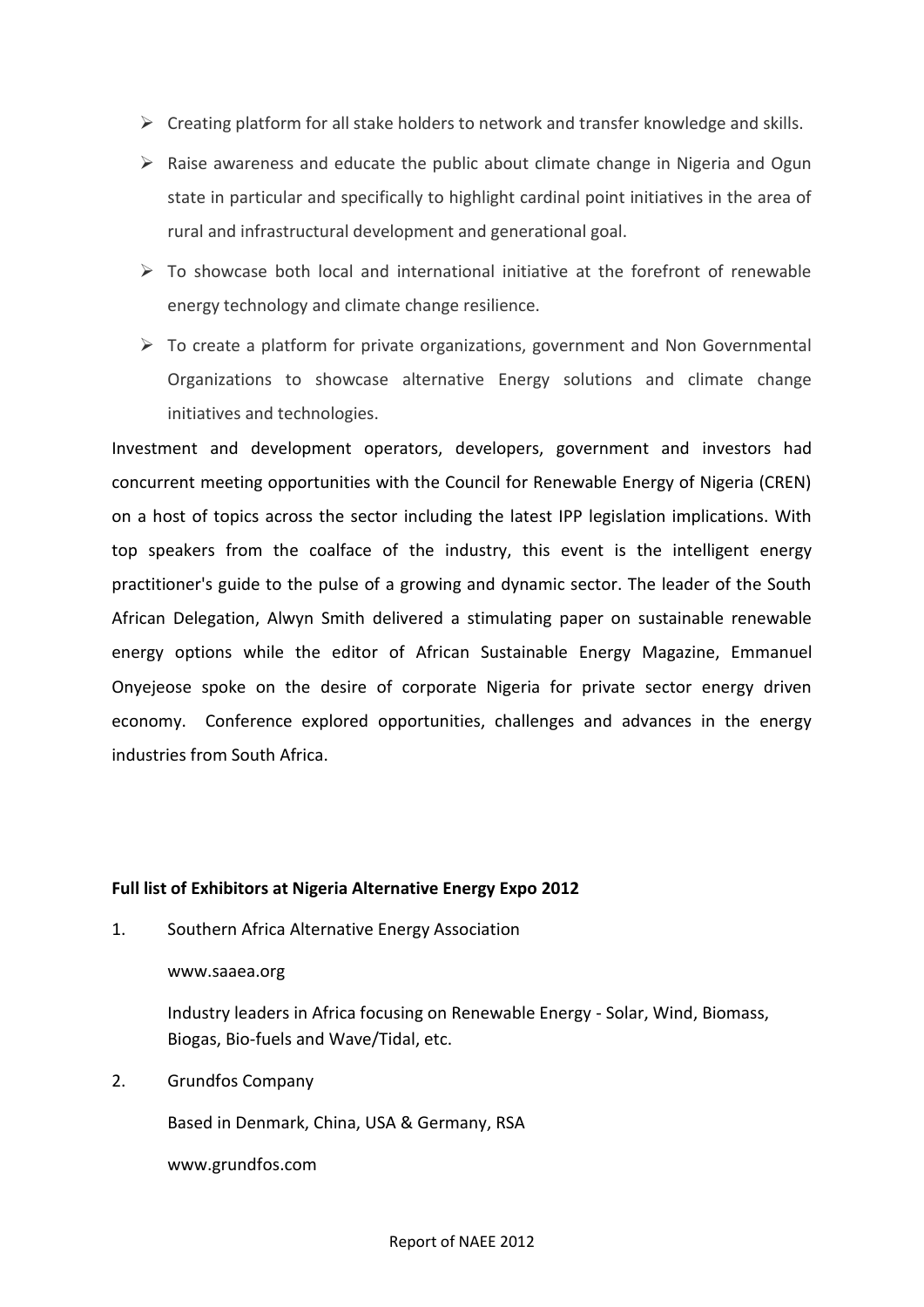Solar Water Pumps– submersible, booster pups, Circulators and energy efficient solutions

3. DV8 -Alternative Housing company .

www.dv8.com

4. Black Lite Energy Ltd

www.blacklite.co.za

Manufacturers of Thin Solar Panel

5. Anji DASOL

www.dasol.cn Manufacturers of Solar Panels

6. Bam Equipment and Technologies Ltd www.bam-solutions.com

Bam Solutions are based on sustainable development in alleviating hazards of climate change mainstream in economic growth and adaptation with uncontrolled

7. Tasol www.tasolsolar.co.za

Hybrid Solar Systems, Solar powered geyser, Retrofit, PV system design

Heat Pumps, Vacuum pipes

8. ATEF Group of Companies www.atef.az Transformer manufactures and electric , consulting & engineering

9. Black Jills Engineers www.blackjills.co.za

Waste to Energy plants, House water geysers, Solar powered houses

10. Agama Energy

www.biogaspro.com

Agama biogas pro fabricated, bio gas digester

11. Calliper Engineering

www.calliperprojects.co.za

Designs and installation of solar installations and plants.

12. Current Automation

www.rectifier.co.za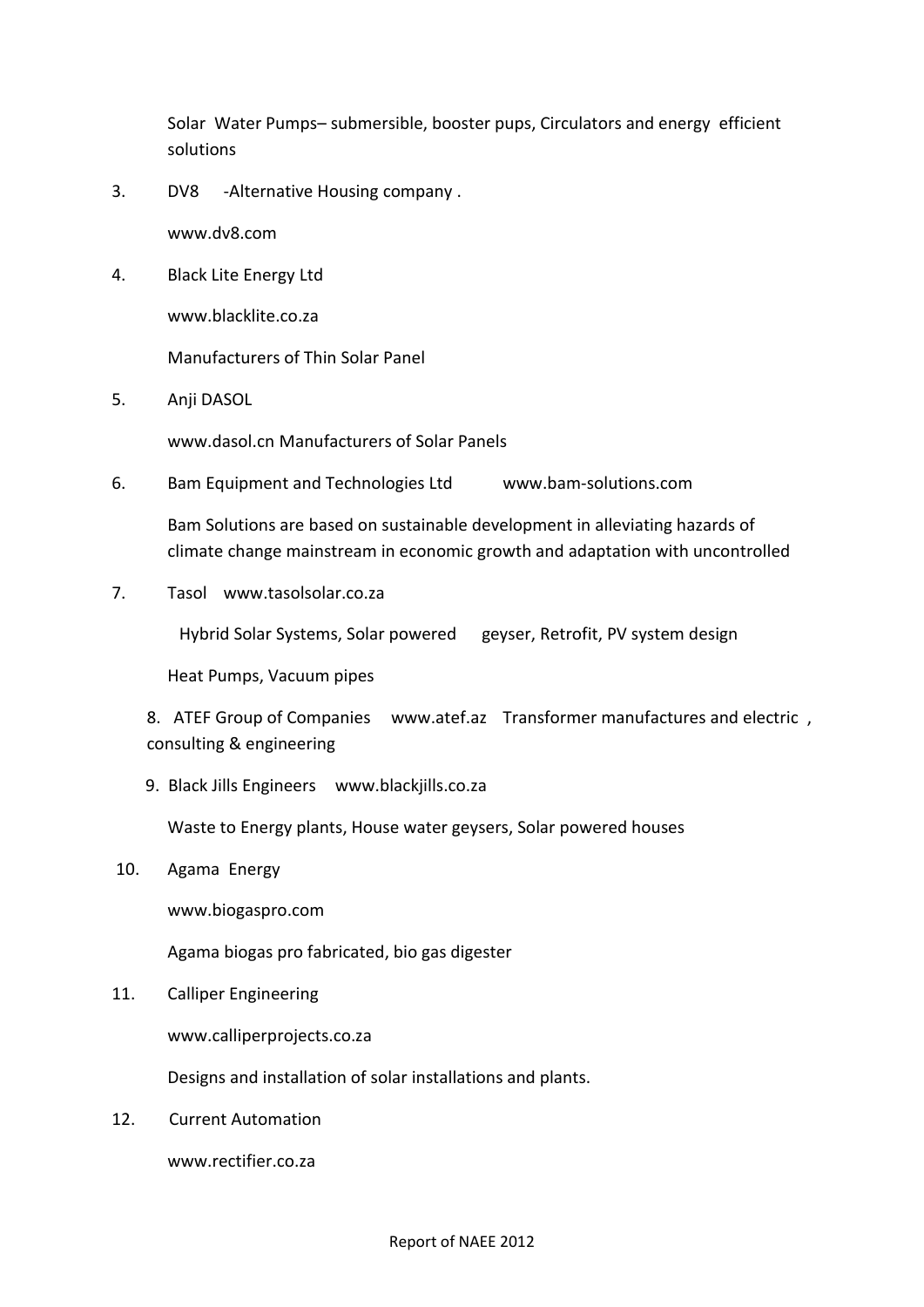Inverters & Solar panel and related products – Battery chargers, regulators and Inverters

13. Ateg Lighting technology

www.atnig.com

Clean and portable power &Lighting devices –Direct Methanol Fuel Cell technologies

14. Grey Green

www.greygreen.co.za Solar Thermal system design and feasibility analysis (including SWH)

Industrial waste heat recovery, Project management, Sustainable energy solutions for social development

15. Solairedirect Technologies

www.solairedirect.co.za

Solar power - photo voltaic cell panels production

- 16. Selectra CC www.selectrafarmtech.com Biogas,
- 17. Zepto SA

www.zepto.co.za

Energy efficiency ICT datacenter solutions – low cost managed Window 7 experience-managed and properly licensed Windows 7 experience

- 18. EEU Diverse Business consult www.eeuconsult.co.za Solar panels Guaranteed self-charging device safely at 12 V DC with storage – no danger of electrocution.
- 19. Emperors marketing www.emperorsmarketing.co.za Solar Buddy
- 20. InEnegy GmbH www.inenegy.com/ Solar PV, Green energy and thermal power
- 21. Pax SA

www.paxsa.co.za

Energy, mining, health and Safety, ICT

Innovative services, Export market development, media and sustainable investment in power and energy growth advocacy

22. Green Age Africa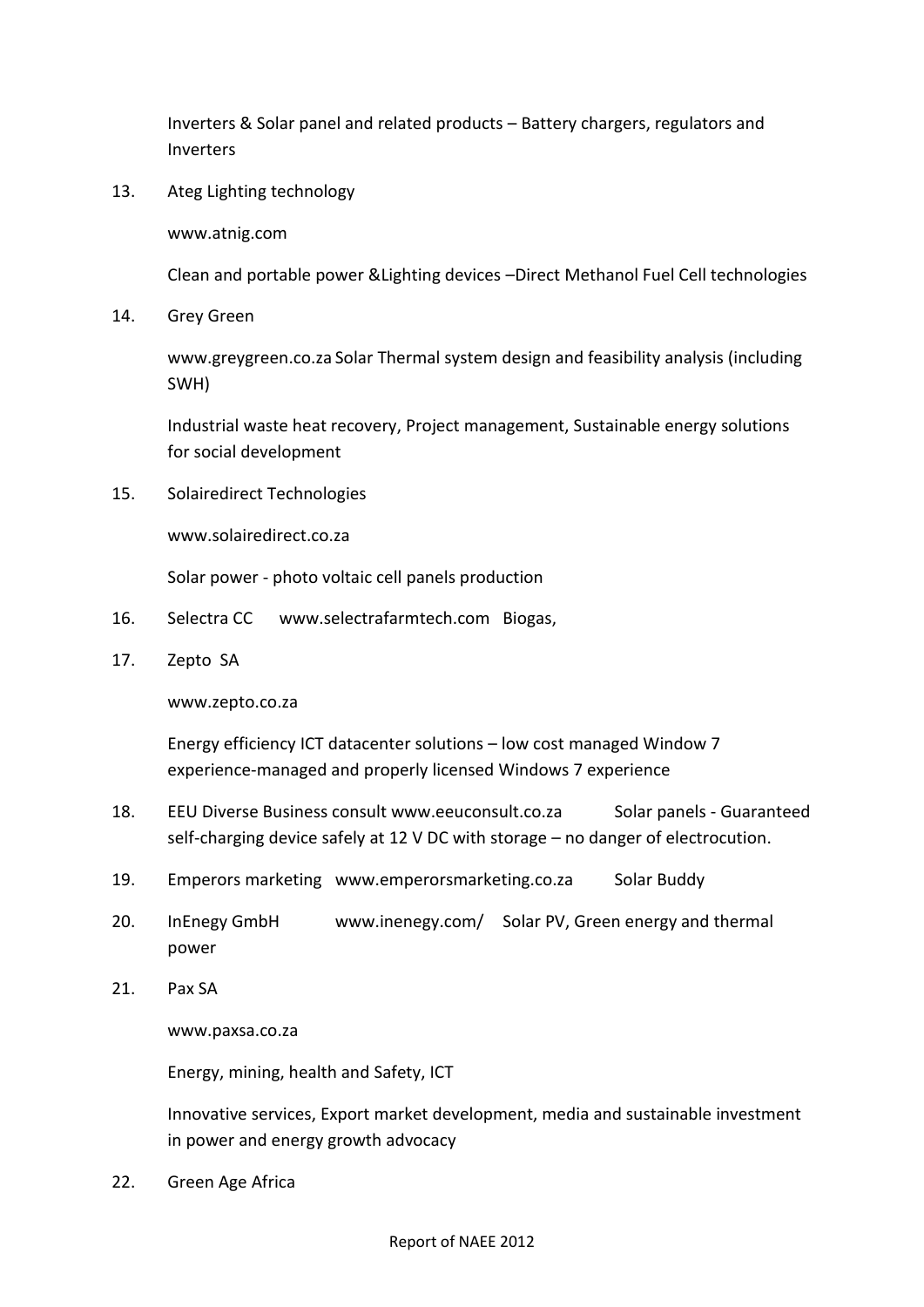### www.greenageafrica.com

- 23. Ogun State Government www.ogunstate.gov.ng/ State Government
- 24. Lagos State Government www.lagosstate.gov.ng State Government
- 25. Kaduna State Government www.kadunastate.gov.ng State Government
- 26. Ministry of trade & investment [www.fmti.gov.ng](http://www.fmti.gov.ng/) Federal Government Min.
- 27. Bank of Industry www.boinigeria.com Bank Of Industry

### **Sponsors**

NNPC, Bank Of Industry, Greenage Africa, Anbez Solar,NNPC, MAG Switzerland AG, Dasol, African Decisions, African Energy Journal, Alternative Energy Business, Africa Monitor, Frost & Sullivan, Green Tech focus, IMIESA, Retail & Leisure, Mining Mirror, Petroleum Africa , ,The Green Times,Trade Invest, SA/Trade, Invest Africa/Urban Green, Diamond Bank plc

# **Knowledge partners**

African Recycling & Environmental Preservation, Schneider Electric, World Bank, Centre for Export Development, SAAEA, AFSEA, Ministry of Environment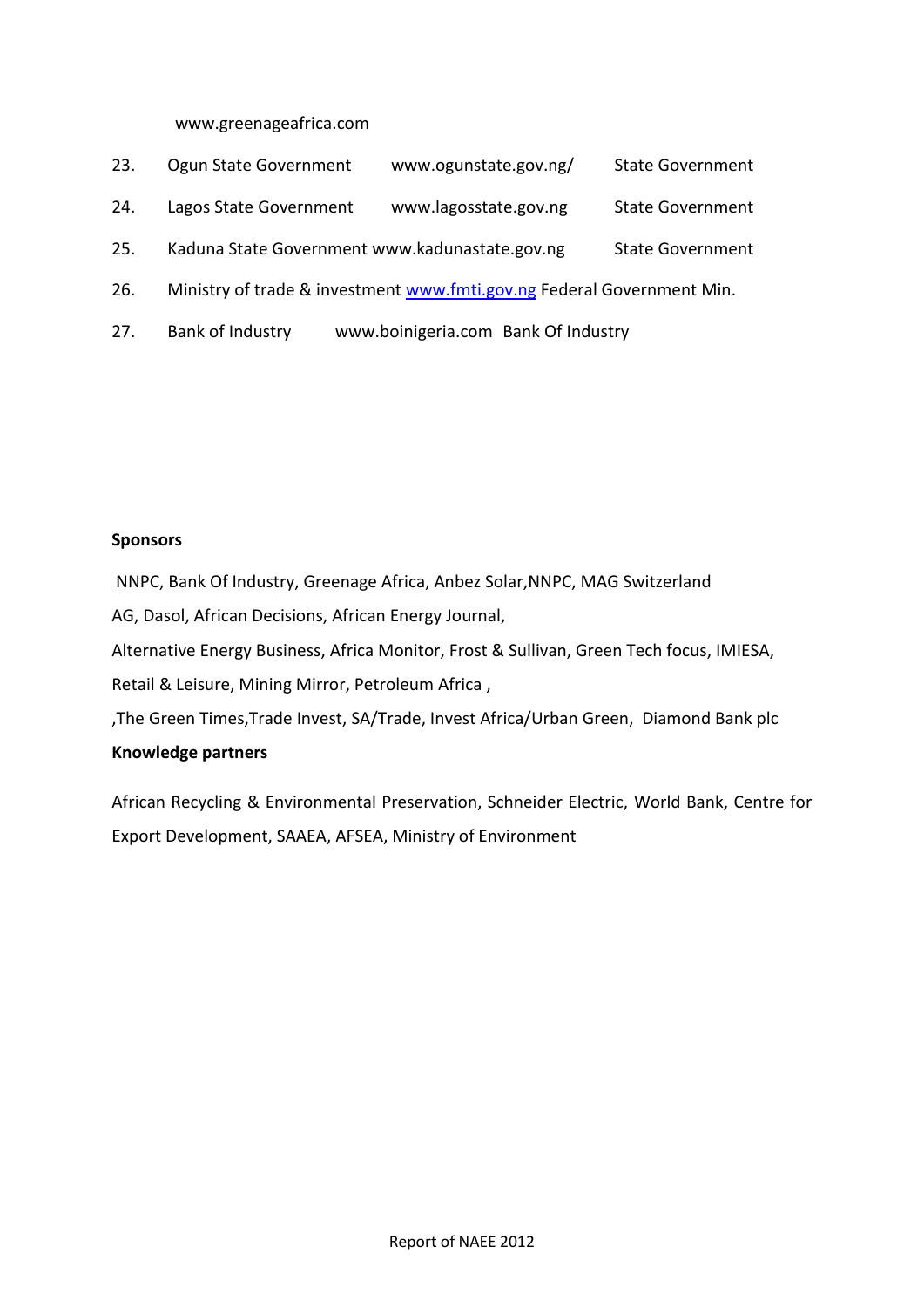

*South African Delegates at Working Sessions*

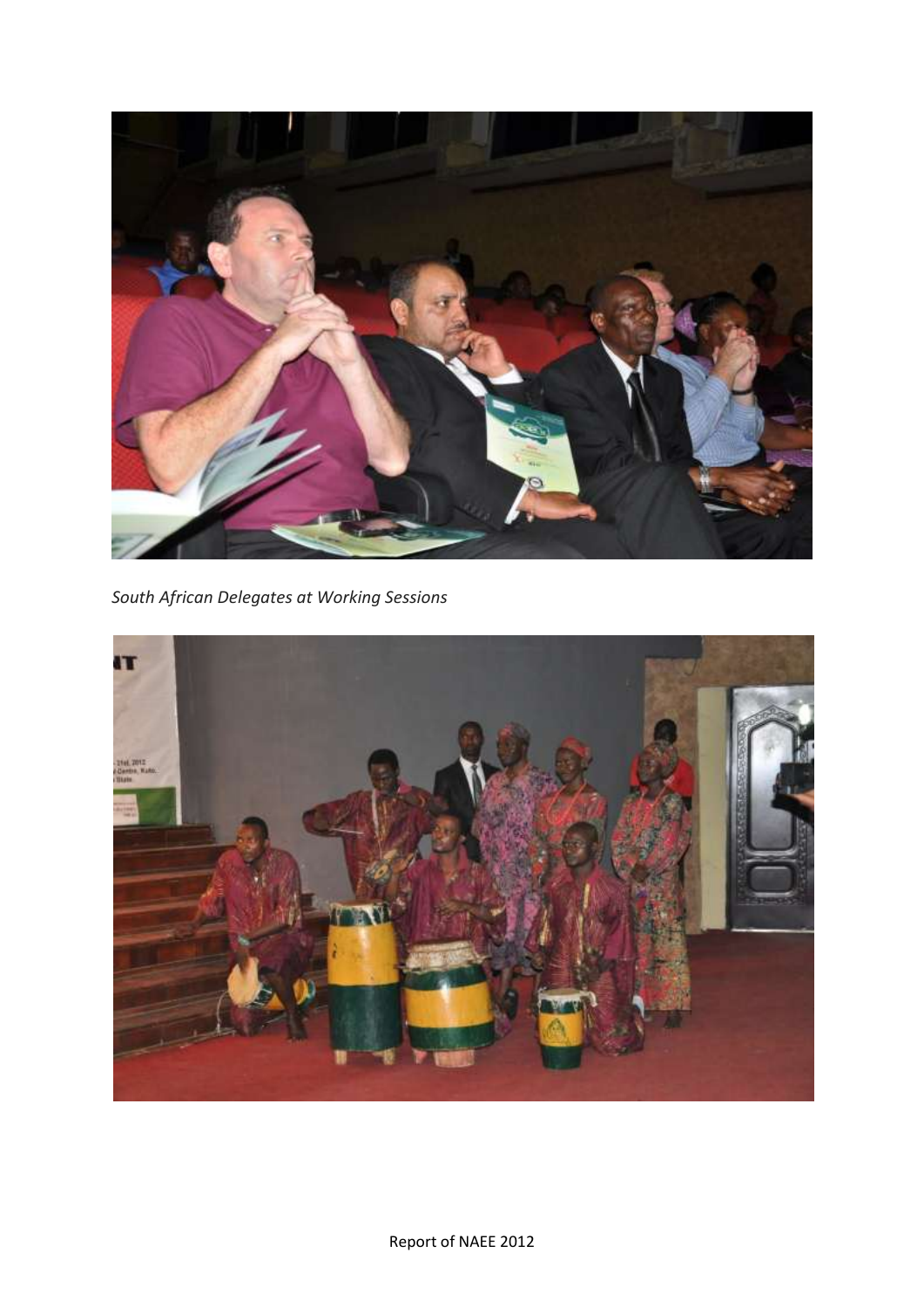# **Endorsers**

Energy Commission of Nigeria, Ministry of Environment, the Nigeria Renewable Energy Programme, AFSEA/SAAEA, REEEP, ESNA, Council for Renewable Energy in Nigeria/ Nigeria Electricity Regulatory Commission, PPPRA, and Import and Export Bank,AEPB Spanish Embassy and NIMET

# **Statistics**

There were more than exhibitors (25) in 2012 and more participants than 2011. There were more than 3500 attendees including students from the Universities of Technology.

25+ sponsors & exhibitors

20+ speakers

Seven themes

The objectives of the Nigeria Alternative Energy Expo were initially limited thus to:

- Create a platform for all stakeholders to network and transfer knowledge.
- Promote and educate the public about other forms of Alternative Energy.
- Showcase both local and international renewable energy

initiatives and technologies.

- Mobilize and sensitise Nigerians across all sectors to act on climate change.
- Create a platform for Business, Government and NGO's to showcase solutions.

Mathesis Consulting UK, the organizers of the event are committed to using NAEE 2012 to create a platform to showcase the Nigerian energy opportunities, the demand as well as what the government is doing on the polices, pricing and regulation. Energy awards and Eco-leaders programme for municipal officials were launched during the NAEE 2012.